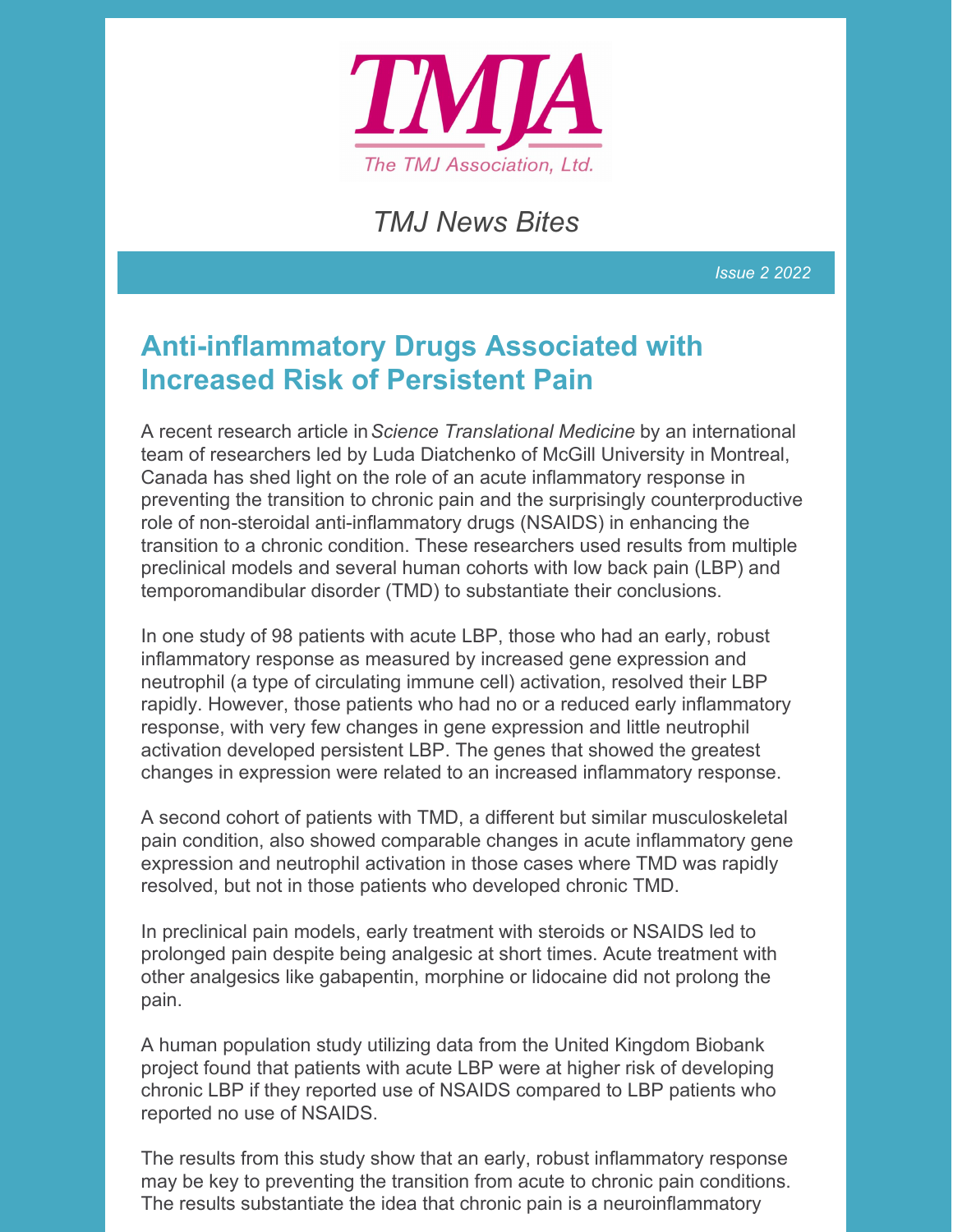condition involving the nervous and immune systems. The results suggest the perhaps counterintuitive concept that an active inflammatory biological process underlies pain resolution rather than pain progression to chronic status. The results further suggest impairment of such inflammatory responses in those with acute LBP or TMD increases the risk of developing chronic pain.

Source: <https://www.science.org/doi/10.1126/scitranslmed.abj9954>

## **From the National Academy of Medicine Report on Temporomandibular Disorders**

*The National Academies of Sciences, Engineering, and Medicine Consensus Study Report on Temporomandibular Disorders - Priorities for Research and Care was published in March 2020. The excerpt below is from the Introduction, pages 17-18. To view the full report, visit: http://tmj.org/wp[content/uploads/2020/12/NAM-Report-on-TMD.pdf](http://tmj.org/wp-content/uploads/2020/12/NAM-Report-on-TMD.pdf)).*

*TMD has affected every aspect of my life: physically, emotionally, financially, psychologically, professionally, and it has affected my relationships, my passions, my independence, and at times my dignity. It cut me off at the knees and changed the landscape of my life, and what I imagined my life would be. I have had to accept that, we've all had no choice but to accept that. — Adriana V.*

#### **Introduction**

Consider the joints of the human body. What might first come to mind are the hips and knees—the large joints that support us in our mobility—followed by the wrists, ankles, elbows, fingers, and toes—the smaller joints that support nearly everything else. What can be overlooked, although clearly evident in the mirror, is one of the most used, most necessary, and perhaps most misunderstood set of joints—those of the jaw—which are critical to the vital work of human life, including eating, talking, kissing, and even breathing.

This report focuses on temporomandibular disorders (TMDs), a set of more than 30 health disorders associated with both the temporomandibular joint (TMJ) and the muscles and tissues of the jaw. TMDs have a range of causes and often co-occur with a number of overlapping medical conditions, including headaches, fibromyalgia, back pain, and irritable bowel syndrome. Both the range of causes and the overlapping conditions contribute to widespread misunderstandings regarding the importance and function of the jaw joints. TMDs can be transient or long lasting and may be associated with problems that range from an occasional click of the jaw to severe chronic pain involving the entire orofacial region. Often, one of the biggest challenges facing an individual with a TMD or TMD-related symptoms is finding the appropriate diagnosis and treatment, particularly given the divide between medicine and dentistry in the United States and much of the world—a divide that profoundly affects care systems, payment mechanisms, and professional education and training.

The national prevalence of TMDs is difficult to estimate due to challenges in conducting clinical examinations on a large scale, such that most prevalence data are based on self-reported symptoms associated with TMDs rather than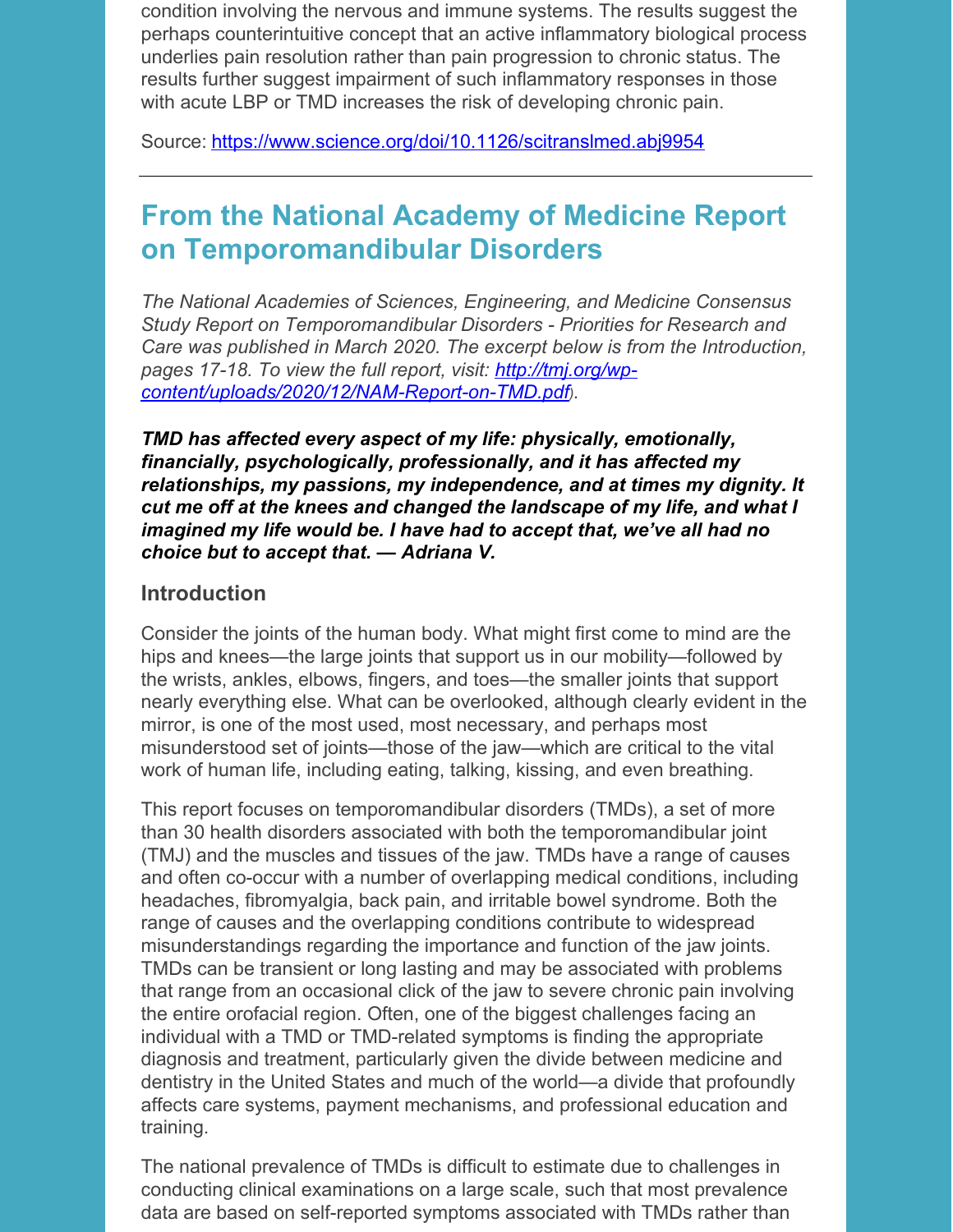examiner-verified classification. For example, one analysis of 2018 data found that an estimated 4.8 percent of U.S. adults (an estimated 11.2 to 12.4 million U.S. adults in 2018) had pain in the region of the TMJ that could be related to TMDs. Orofacial pain symptoms may or may not be related to TMDs. As discussed throughout this report, TMDs are a set of diverse and multifactorial conditions that can occur at different stages in an individual's life with a range of manifestations and impacts on quality of life.

This report explores a broad range of issues relevant to improving the health and well-being of individuals with a TMD. To address the study's Statement of Task, the National Academies of Sciences, Engineering, and Medicine appointed an 18-member committee with expertise in public health; pain medicine; basic, translational, and clinical research; patient advocacy; physical therapy; dentistry; self-management; TMDs and orofacial pain; oral and maxillofacial surgery; health care services; internal medicine; endocrinology; rheumatology; law; nursing; psychiatry; and communications. The study was sponsored by the Office of the Director at the National Institutes of Health and the National Institute of Dental and Craniofacial Research.

## **Meet Maddy**



Hi I am Maddy. Writing about TMJ vulnerability is very traumatic for me, yet it is very important. No one understands or takes TMJ pain seriously. Most health care providers in India were not sensitive towards my TMJ pain. Many thought I was doing it to get doctor's attention and reduced to anxious female's syndrome.

As a 20-year old, I didn't understand why mental well-being was not as important as physical well-being - in my case both were seemingly compromised. I was given high doses of strong pain killers. I didn't take steroid shots as I was scared of its effects.

I tried three different dental treatments and

my TMJ pain calmed down. I was excited as if high in life - I could chew again, laugh and socialize again a bit with ease. I didn't feel out of control, and no longer had to pop in pain pills to be able to write exams.

During my TMJ bad days, I had migraines, dizziness and had to take huge doses of Flexeril -- I used to take around 8-10 per day so that I could sit in classes escaping pain. It wrecked my mental health, the ability to socialize, my performance in academics and ability to believe in myself. Due to not being able to talk I had to cut back meeting others which created a social anxiety something I still haven't overcome easily. I always thought I was probably imagining popping, clicking, immense pain, migraines, fatigue and ear pain as it wasn't visible.

When I read stories of TMJ coping I realized I wasn't alone in my suffering. I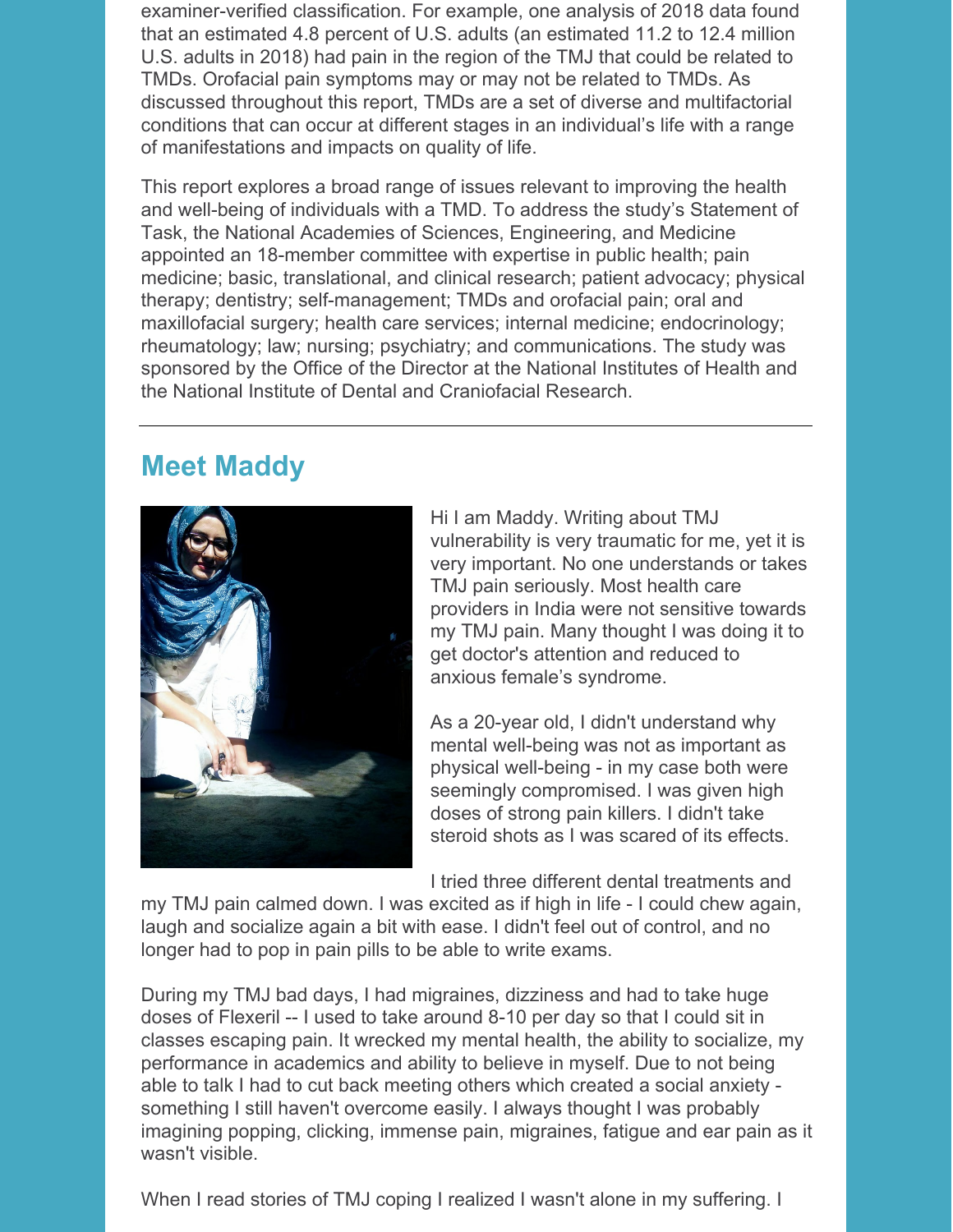am very scared of invasive procedures so I have refused them. My dental procedures were so painful I don't think I can live through anything more invasive. I have tried laser and physiotherapy to breathe easy.

I stopped taking pain killers as I got bronchial asthma due to taking them out of measure. At that point, I had felt useless and purposeless. I now know there is someone else giving a voice to my pain. I feel uneasy today as my symptoms are back again due to a cold and cough. TMJ may destabilize our lives, make us vulnerable professionally and personally, yet I am sending out solidarity of love and hope. Xoxo  $\Box$  Maddy

# Changing the Face of TMJ

We cannot change the face of TMJ without YOU!

When you donate, you are making the following happen:

- Advancing TMJ Scientific Research
- Advocating for TMJ Patients
- Supporting and Guiding Patients
- Educating Health Care Professionals
- Providing Trusted Information

Your contribution is more than a donation. It is how we will ensure that TMJ patients have a voice — through education, patient support and advocacy.

We cannot do this important work without you! Help us to continue our progress towards advancing research, public awareness and safe and effective treatments for this debilitating condition. [Donate](https://donate.givedirect.org/?cid=31&n=509484) today!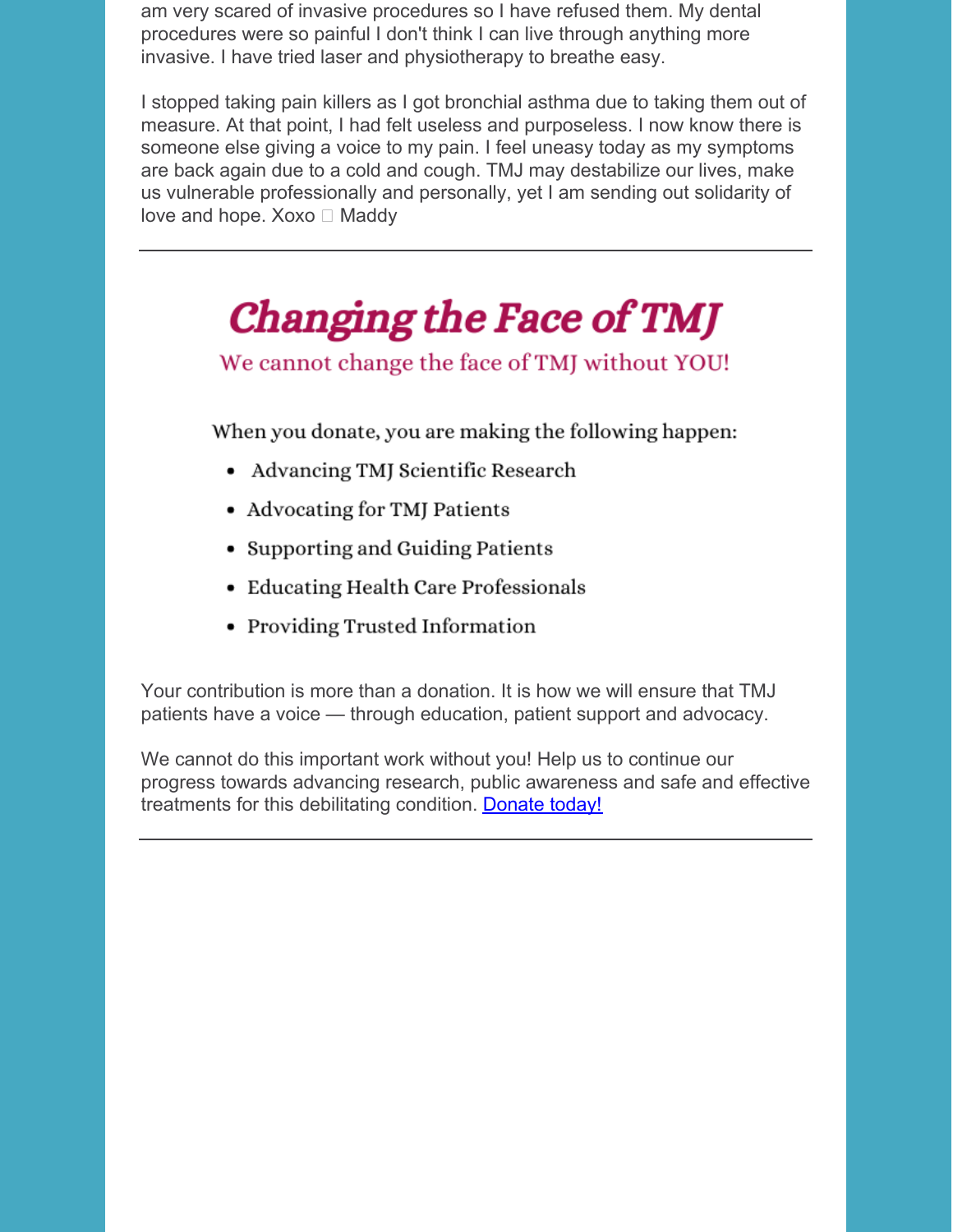

# **CPRA Director & Scientific Advisory Board Member Present on TMD and Chronic Overlapping Pain Conditions**

The Chronic Pain [Research](http://chronicpainresearch.org/site/index) Alliance – an initiative of The TMJ Association – was created in 2009 to advance high-caliber research on Chronic Overlapping Pain Conditions (COPCs), of which TMD is one.

This spring, the CPRA's director, Christin Veasley, and Scientific Advisory Board Member, Sean Mackey, MD, PhD, Chief of the Division of Pain Medicine and Redlich Professor of Anesthesiology, Perioperative and Pain Medicine at Stanford University, gave a presentation on COPCs at the 38<sup>th</sup> annual meeting of the [American](https://painmed.org/2022-meeting/) Academy of Pain Medicine(AAPM).

Meeting attendees gave their presentation, The Latest in Chronic Overlapping Pain Conditions (COPCs), the second highest ranking out of the 35 total presentations given at the meeting. Ms. Veasley and Dr. Mackey summarized recent findings from large-scale COPCs studies, highlighted current evidence on common underlying mechanisms of disease and discussed recent efforts to develop patient-centered measurement tools for COPCs. They concluded the presentation by summarizing how recent developments can help to transform the current state of poor care and treatment of COPCs to a patient-centered,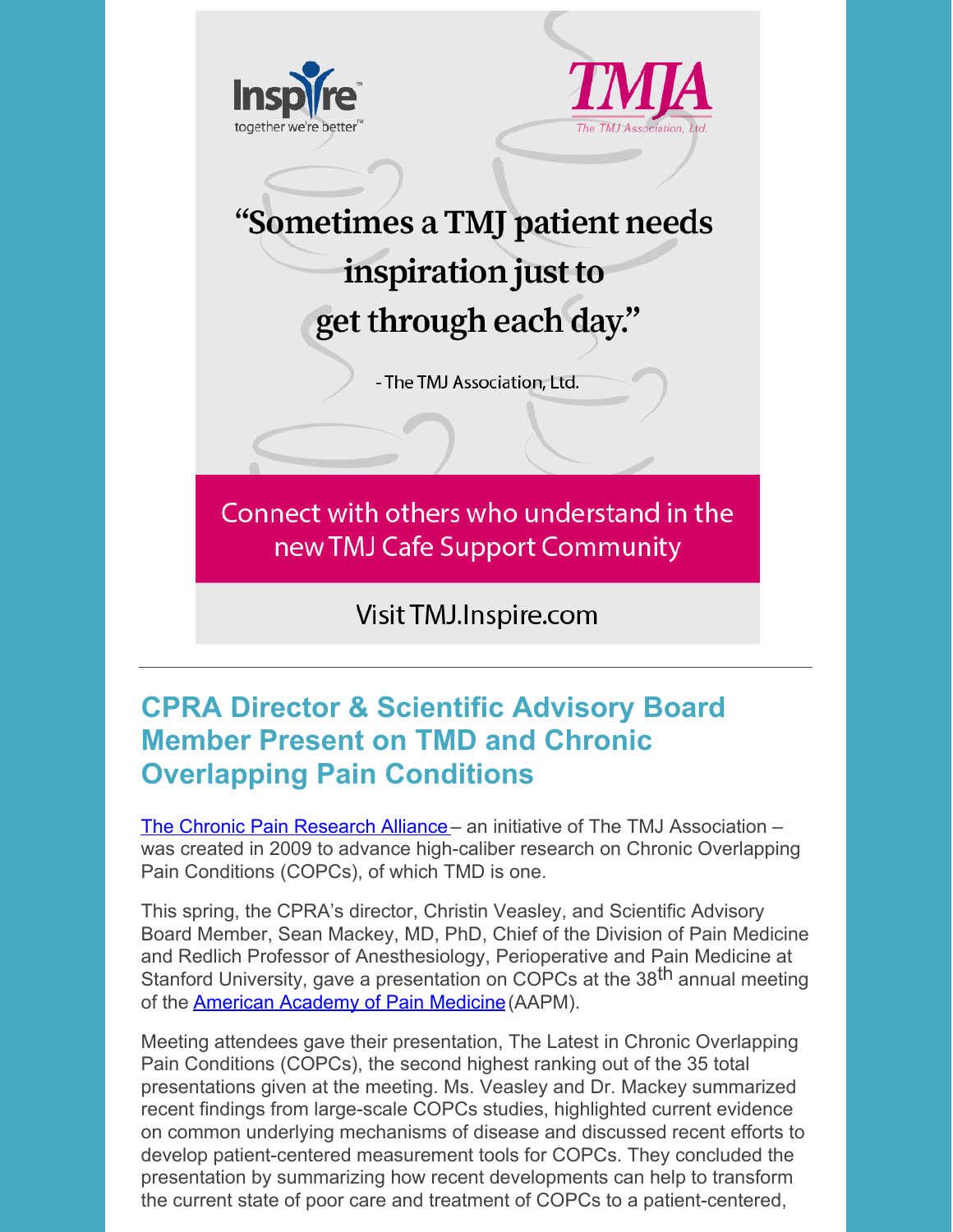personalized model of care that incorporates principles of shared decisionmaking and goal-setting.

Ms. Veasley also discussed COPCs in a second presentation on whole-person care for chronic back pain and was the recipient of the AAPM's 2022 Patient Advocacy Award.



To view their presentation, click the image below.

# **TMJ Patient Clinical Study Opportunities**

#### **Erenumab as a therapeutic approach for the management of painful chronic temporomandibular disorders**

The Brotman Facial Pain Clinic at the University of Maryland School of Dentistry is conducting a study comparing a new medication to a placebo in reducing temporomandibular disorders (TMD/TMJ) pain.

You may be eligible if you are:

- Between the ages of 18 and 65
- Have had jaw or muscle pain for at least the past 3 months

Participation involves:

- An evaluation to confirm temporomandibular disorders (TMJ/TMD)
- Completing at-home daily diaries for 1 month to determine eligibility

If eligible:

- Attend 6 clinic visits over a period of 21 weeks
- Receive study medication or a placebo designed to treat TMD pain.
- Earn \$200 over the duration of the study and free parking vouchers

For more information, please call Jane Phillips at (410) 706-4678 or email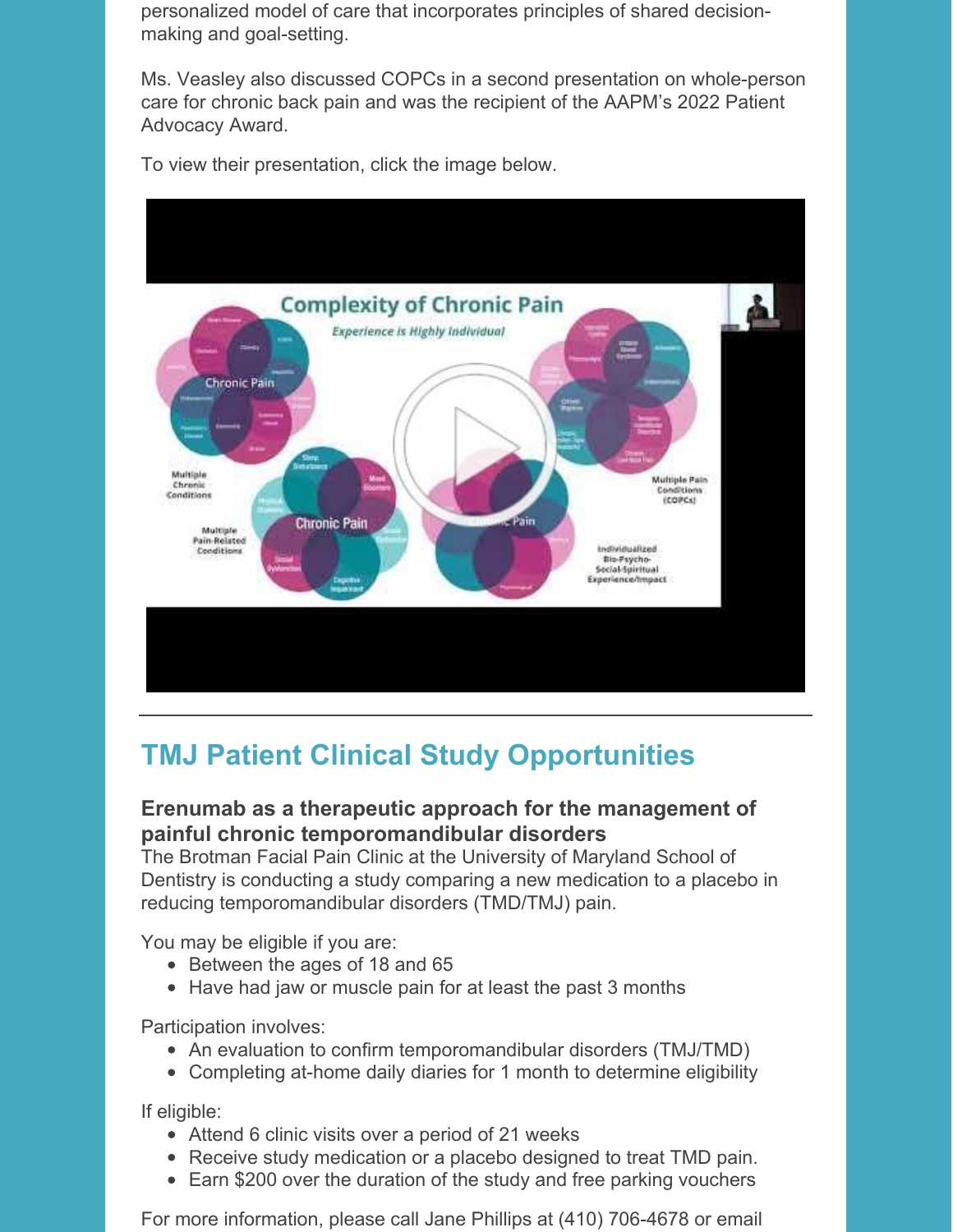[JLPhillips@umaryland.edu](mailto:JLPhillips@umaryland.edu)

Additional clinical study information is available at: [https://www.clinicaltrials.gov/ct2/show/NCT05162027?](https://www.clinicaltrials.gov/ct2/show/NCT05162027?term=erenumab&draw=2&rank=4) term=erenumab&draw=2&rank=4

#### **TMD Online Study**

The [Herman](http://hermandarrowlab.com) Darrow Lab at the University of Minnesota invites those diagnosed with TMD to participate in an online study to understand how TMD affects brain circuitry.

You may be eligible for an online TMJ/TMD study that should take up to 1.5 hours on a computer. You will be paid a \$35.00 Amazon gift card upon completion of the whole study.

If you are interested in participating, please send an email to the HermanDarrow lab at: [hdlab@umn.edu](mailto:hdlab@umn.edu).

Here's a teaser to see what you might expect if you participate in the study. <https://vimeo.com/689289420>

## **TMD Research Informing Clinical Practice: A Call for Manuscripts**

The National Academy of Sciences, Engineering and Medicine report on Temporomandibular Disorders (TMDs) ["Temporomandibular](http://tmj.org/wp-content/uploads/2020/12/NAM-Report-on-TMD.pdf) Disorders: Priorities for Research and Care (202[0\)](http://tmj.org/wp-content/uploads/2020/12/NAM-Report-on-TMD.pdf)" set forth several recommendations to improve quality care for individuals suffering from TMD and a call to action from diverse groups of health care researchers and providers to address these recommendations. One set of recommendations included the need for more evidence-based research to inform clinical practice. Toward this latter need, we would like to bring your attention to a recent Research Topic set forth in *Frontiers in Dental Medicine.*

*Frontiers in Dental Medicine* is a scientific journal that focuses on ensuring that dental, oral and craniofacial health and diseases are understood in the context of the whole body. It advocates for a transdisciplinary research approach with the ultimate goal of accelerating oral and overall health outcomes for all communities. The Journal publishes scientific articles comprising a broad range of topics related to oral health research.

The Journal is currently accepting manuscripts for review in a special Research Topic focus area, *[Temporomandibular](https://www.frontiersin.org/research-topics/34440/temporomandibular-disorder-new-directions-in-research-and-patient-care) Disorder: New Directions in Research and Patient Care*. The goal of this Research Topic is to reimagine the disparate and siloed approaches to basic, translational, and clinical research that have plagued the field of TMDs and to accelerate the inclusion of medical and dental research expertise in the quest for improved, patientcentered, interprofessional care for TMD patients. Two broad research themes define the Scope of this Research Topic. The first theme is the application of a systems biology approach to basic TMD research. The second theme is the integration and assimilation of medical and dental sciences expertise in basic and clinical research in a patient-centered, whole-body approach to scientific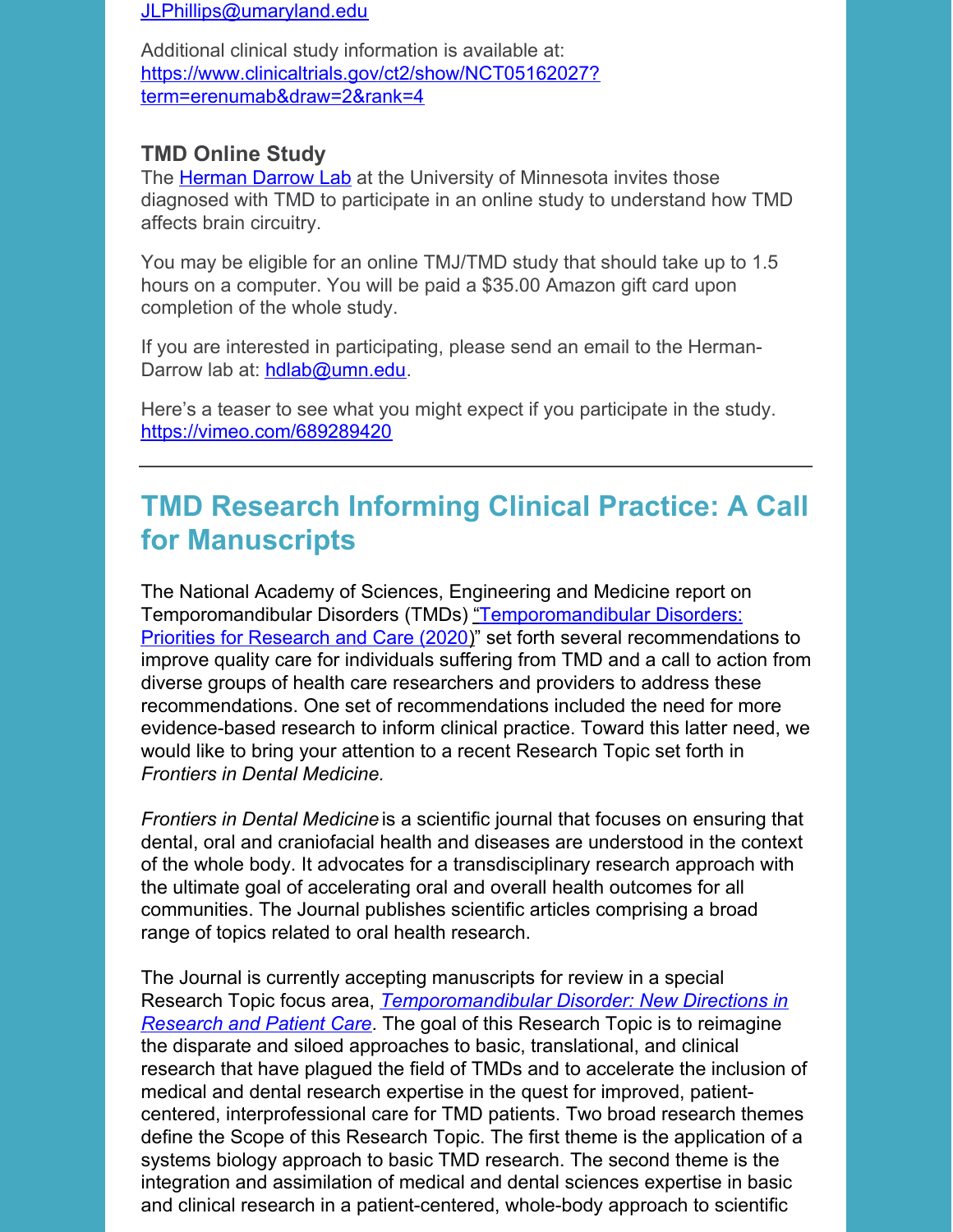discovery and care for TMD patients. Multifaceted teams with expertise in neurology, immunology, endocrinology, rheumatology, physical therapy, musculoskeletal diseases, and biobehavioral science are encouraged to submit manuscripts. A broad range of biologic, pharmacologic, behavioral, and physical treatment approaches that have substantial backing from recent discoveries by the international TMD research community also are encouraged.

**The deadline for submitting manuscripts for review is July 31, 2022**. We encourage the submission of manuscripts from the broad scientific research community that address the many topics pertinent to basic discovery and patient treatment for TMDs.

Additional information may be found at the*Frontiers in Dental Medicine* Website: <https://www.frontiersin.org/journals/dental-medicine> or you may contact John W. Kusiak, Ph.D. Topic Editor, for further information at [johnwaku12@gmail.com](mailto:johnwaku12@gmail.com) if you would like to discuss your research topic to determine its appropriateness for this special Research Topic.

## **Research Grant Opportunities: A Call for Applications**

#### **Notice of Special Interest (NOSI): Research on the Health of Women of Understudied, Underrepresented and Underreported (U3) Populations (Admin Supp Clinical Trial Optional)**

The TMJA welcomes the announcement by the NIH Office of Research on Women's Health of the availability of Administrative Supplements to support research on the health of women in understudied, underrepresented, and underreported populations in biomedical research. The prevalence of TMJ is higher in women and yet support for biomedical research specifically targeted to sex and gender topics in TMJ is lacking. Clearly, more research is needed to address molecular, genetic, musculoskeletal, endocrine, neurological, and biobehavioral aspects of TMJ in women. We hope this announcement will result in many new avenues of research that will clarify the causes of TMJ, elucidate the arc of disease progression, and ultimately, hasten the development of precision treatments for TMJ patients.

<https://grants.nih.gov/grants/guide/notice-files/NOT-OD-22-031.html>

#### **FY22 Chronic Pain Management Research Program**

The US Department of Defense Chronic Pain Management Research Program invites scientists to submit pain research applications under three targeted areas: Clinical Exploration Award, Investigator-Initiated Research Award and Translational Research Award. Pre-applications are due July 12, 2022.

For additional information, please visit <https://cdmrp.army.mil/funding/cpmrp>

### About The TMJ Association...*Changing the Face of TMJ*